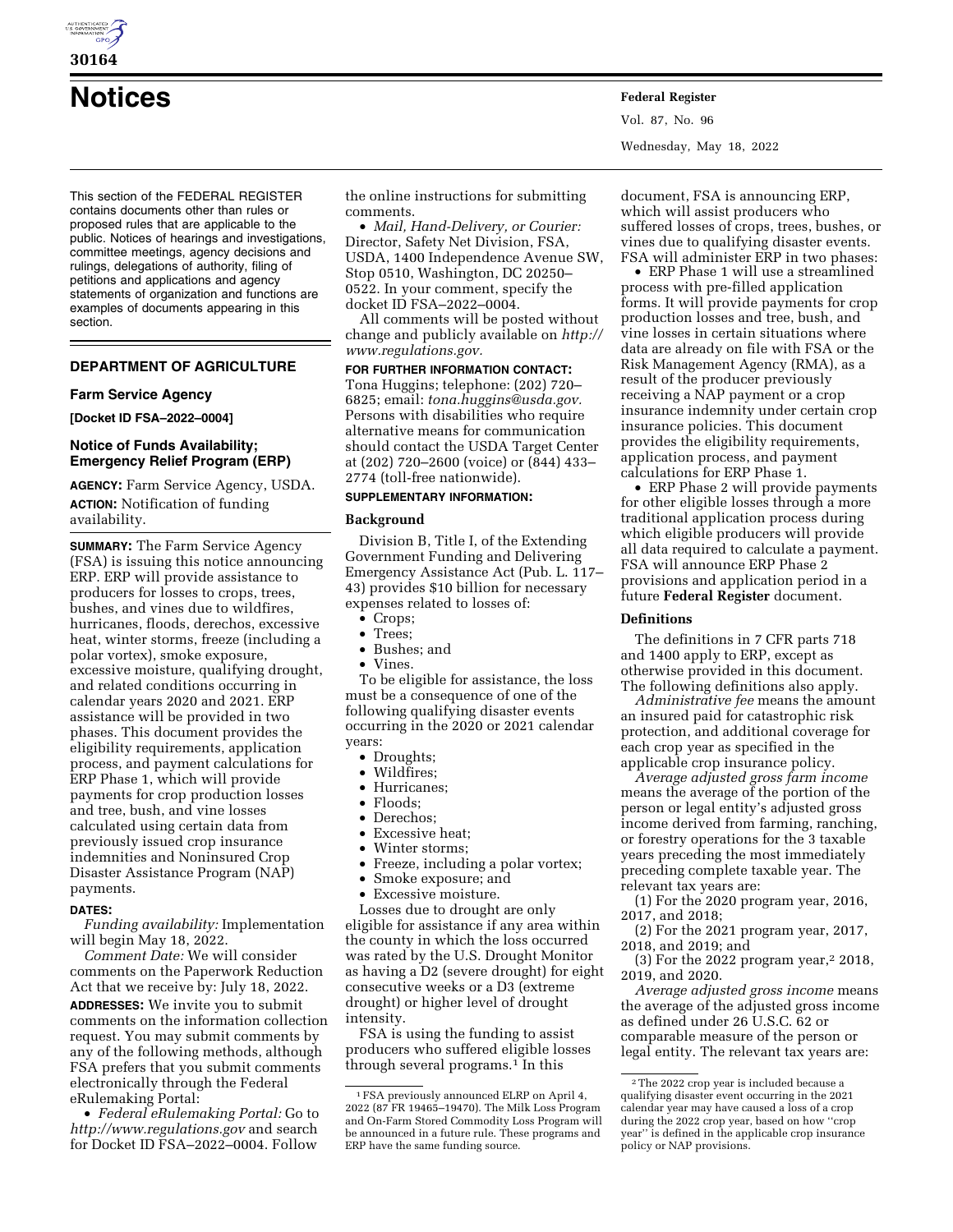(1) For the 2020 program year, 2016, 2017, and 2018;

(2) For the 2021 program year, 2017, 2018, and 2019; and

(3) For the 2022 program year, 2018, 2019, and 2020.

*Beginning farmer or rancher* means a farmer or rancher who has not operated a farm or ranch for more than 10 years and who materially and substantially participates in the operation. For a legal entity to be considered a beginning farmer or rancher, at least 50 percent of the interest must be beginning farmers or ranchers.

*Bush* means a low, branching, woody plant, from which at maturity of the bush, an annual fruit or vegetable crop is produced for commercial market for human consumption, such as a blueberry bush. The definition does not cover nursery stock or plants that produce a bush after the normal crop is harvested.

*Buy-up NAP coverage* means NAP coverage at a payment amount that is equal to an indemnity amount calculated for buy-up coverage computed under section 508(c) or (h) of the Federal Crop Insurance Act and equal to the amount that the buy-up coverage yield for the crop exceeds the actual yield for the crop.

*Catastrophic coverage* has the same meaning as in 7 CFR 1437.3.

*Coverage level* means the percentage determined by multiplying the elected yield percentage under a crop insurance policy or NAP coverage by the elected price percentage.

*Crop insurance* means an insurance policy reinsured by the Federal Crop Insurance Corporation under the provisions of the Federal Crop Insurance Act, as amended. It does not include private plans of insurance.

*Crop insurance indemnity* means the payment to a participant for crop losses covered under crop insurance administered by RMA in accordance with the Federal Crop Insurance Act (7 U.S.C. 1501–1524).

*Crop year* means:

(1) For insured crops, trees, bushes, and vines, the crop year as defined according to the applicable crop insurance policy; and

(2) For NAP-covered crops, the crop year as defined in 7 CFR 1437.3.

*Deputy Administrator* means the FSA Deputy Administrator for Farm Programs.

*FCIC* means the Federal Crop Insurance Corporation, a wholly owned Government Corporation of USDA, administered by RMA.

*Historically underserved farmer or rancher* means a beginning farmer or rancher, limited resource farmer or

rancher, socially disadvantaged farmer or rancher, or veteran farmer or rancher.

*Income derived from farming, ranching, and forestry operations* means income of an individual or entity derived from:

(1) Production of crops, specialty crops, and unfinished raw forestry products;

(2) Production of livestock, aquaculture products used for food, honeybees, and products derived from livestock;

(3) Production of farm-based renewable energy;

(4) Selling (including the sale of easements and development rights) of farm, ranch, and forestry land, water or hunting rights, or environmental benefits;

(5) Rental or lease of land or equipment used for farming, ranching, or forestry operations, including water or hunting rights;

(6) Processing, packing, storing, and transportation of farm, ranch, forestry commodities including renewable energy;

(7) Feeding, rearing, or finishing of livestock;

(8) Payments of benefits, including benefits from risk management practices, crop insurance indemnities, and catastrophic risk protection plans;

(9) Sale of land that has been used for agricultural purposes;

(10) Payments and benefits authorized under any program made available and applicable to payment eligibility and payment limitation rules;

(11) Income reported on Internal Revenue Service (IRS) Schedule F or other schedule used by the person or legal entity to report income from such operations to the IRS;

(12) Wages or dividends received from a closely held corporation, and Interest Charge Domestic International Sales Corporation (IC–DISC) or legal entity comprised entirely of family members when more than 50 percent of the legal entity's gross receipts for each tax year are derived from farming, ranching, or forestry activities as defined in this document; and

(13) Any other activity related to farming, ranching, and forestry, as determined by the Deputy Administrator.

*Limited resource farmer or rancher*  means a farmer or rancher who is both of the following:

(1) A person whose direct or indirect gross farm sales, based on 2 years, did not exceed:

(a) \$180,300 in each of the 2017 and 2018 calendar years for the 2020 program year;

(b) \$179,000 in each of the 2018 and 2019 calendar years for the 2021 program year; or

(c) \$189,200 in each of the 2019 and 2020 calendar years for the 2022 program year; and

(2) A person whose total household income was at or below the national poverty level for a family of four in each of the same two previous calendar years referenced in paragraph (1) of this definition. Limited resource farmer or rancher status can be determined using a website available through the Limited Resource Farmer and Rancher Online Self Determination Tool through National Resource and Conservation Service at *[https://lrftool.sc.egov.](https://lrftool.sc.egov.usda.gov) [usda.gov.](https://lrftool.sc.egov.usda.gov)* 

For an entity to be considered a limited resource farmer or rancher, all members who hold an ownership interest in the entity must meet the criteria in paragraphs (1) and (2) of this definition.

*NAP* means the Noninsured Crop Disaster Assistance Program, which is authorized by section 196 of the Federal Agriculture Improvement and Reform Act of 1996 (7 U.S.C. 7333) and regulations in 7 CFR part 1437.

*NAP service fee* means the fee the producer paid to obtain NAP coverage specified in 7 CFR 1437.7.

*Ownership interest* means to have either a legal ownership interest or a beneficial ownership interest in a legal entity. For the purposes of administering ERP, a person or legal entity that owns a share or stock in a legal entity that is a corporation, limited liability company, limited partnership, or similar type entity where members hold a legal ownership interest and shares in the profits or losses of such entity is considered to have an ownership interest in such legal entity. A person or legal entity that is a beneficiary of a trust or heir of an estate who benefits from the profits or losses of such entity is considered to have a beneficial ownership interest in such legal entity.

*Premium* means the premium paid by the producer for crop insurance coverage or NAP buy-up coverage levels.

*Program year* means the crop year. *Qualifying disaster event* means wildfires, hurricanes, floods, derechos, excessive heat, winter storms, freeze (including a polar vortex), smoke exposure, excessive moisture, qualifying drought, and related conditions.

*Qualifying drought* means an area within the county was rated by the U.S. Drought Monitor as having a drought intensity of D2 (severe drought) for eight consecutive weeks or D3 (extreme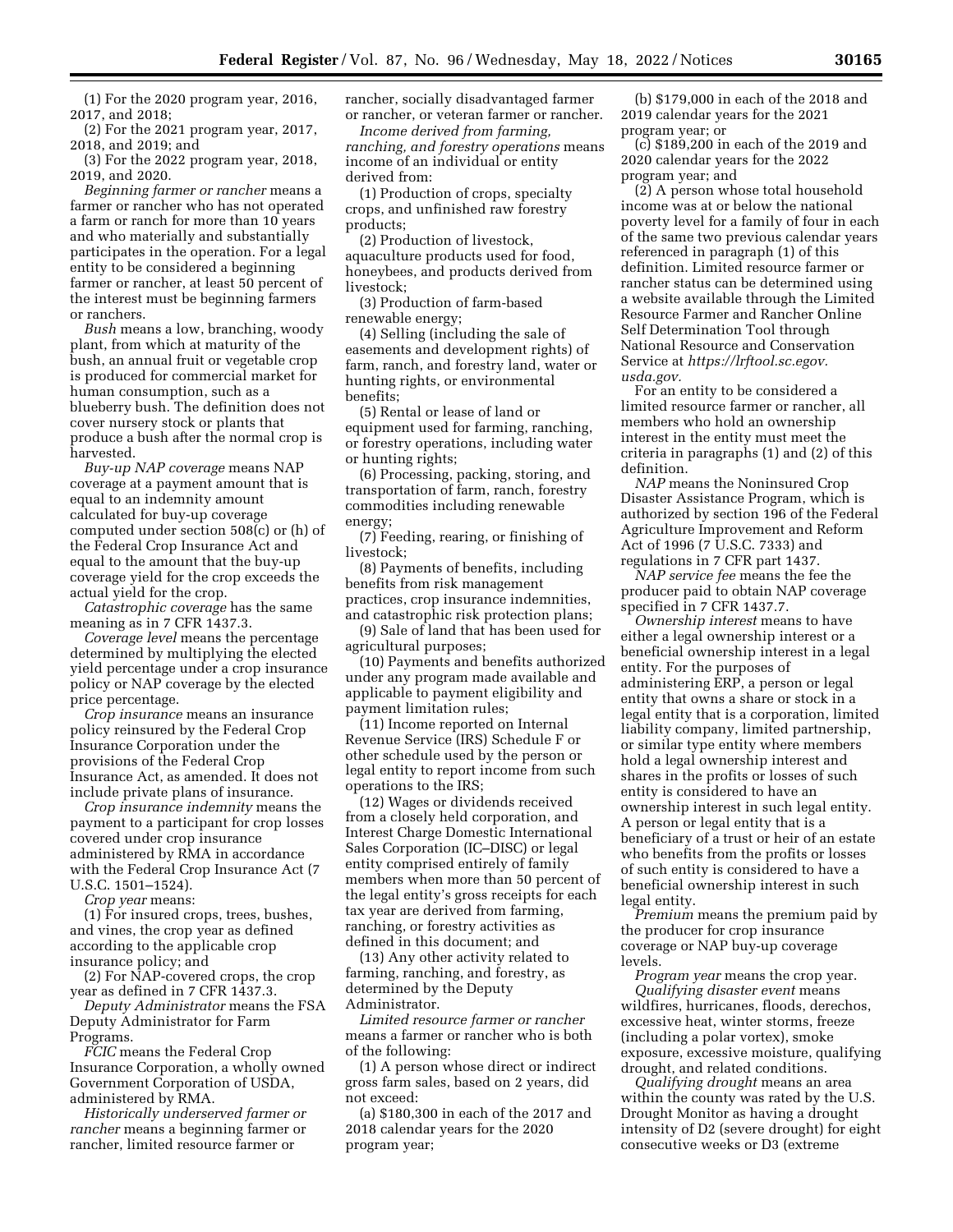drought) or higher level for any period of time during the applicable calendar year.

*Related condition* means damaging weather and adverse natural occurrences that occurred concurrently with and as a direct result of a specified qualifying disaster event. Related conditions include, but are not limited to:

• Excessive wind that occurred as a direct result of a derecho;

• Silt and debris that occurred as a direct and proximate result of flooding;

• Excessive wind, storm surges, tornados, tropical storms, and tropical depressions that occurred as a direct result of a hurricane; and

• Excessive wind and blizzards that occurred as a direct result of a winter storm.

*Socially disadvantaged farmer or rancher* means a farmer or rancher who is a member of a group whose members have been subjected to racial, ethnic, or gender prejudice because of their identity as members of a group without regard to their individual qualities. For entities, at least 50 percent of the ownership interest must be held by individuals who are members of such a group. Socially disadvantaged groups include the following and no others unless approved in writing by the Deputy Administrator:

(1) American Indians or Alaskan Natives;

(2) Asians or Asian-Americans;

(3) Blacks or African Americans;

(4) Hispanics or Hispanic Americans;

(5) Native Hawaiians or other Pacific Islanders; and

(6) Women.

*Specialty crops* means fruits, tree nuts, vegetables, culinary herbs and spices, medicinal plants, and nursery, floriculture, and horticulture crops. This includes common specialty crops identified by USDA's Agricultural Marketing Service at *[https://www.ams.](https://www.ams.usda.gov/services/grants/scbgp/specialty-crop) [usda.gov/services/grants/scbgp/](https://www.ams.usda.gov/services/grants/scbgp/specialty-crop) [specialty-crop](https://www.ams.usda.gov/services/grants/scbgp/specialty-crop)* and other crops as designated by the Deputy Administrator.

*Substantial beneficial interest (SBI)*  has the same meaning as specified in the applicable crop insurance policy. For the purposes of ERP Phase 1, Federal crop insurance records for ''transfer of coverage, right to indemnity'' are considered the same as SBIs.

*Tree* means a tall, woody plant having comparatively great height, and a single trunk from which an annual crop is produced for commercial market for human consumption, such as a maple tree for syrup, or papaya or orchard tree for fruit. It includes immature trees that

are intended for commercial purposes. Nursery stock, banana and plantain plants, and trees used for pulp or timber are not considered eligible trees.

*Unit* means the unit structure as defined under the applicable crop insurance policy for insured crops or in 7 CFR 1437.9 for NAP-covered crops.

*USDA* means the U.S. Department of Agriculture.

*U.S. Drought Monitor* means the system for classifying drought severity according to a range of abnormally dry to exceptional drought. It is a collaborative effort between Federal and academic partners, produced on a weekly basis, to synthesize multiple indices, outlooks, and drought impacts on a map and in narrative form. This synthesis of indices is reported by the National Drought Mitigation Center at *<http://droughtmonitor.unl.edu>*.

*Veteran farmer or rancher* means a farmer or rancher who has served in the Armed Forces (as defined in 38 U.S.C. 101(10) 3) and:

(1) Has not operated a farm or ranch for more than 10 years; or

(2) Has obtained status as a veteran (as defined in 38 U.S.C.  $101(2)^4$  during the most recent 10-year period.

For an entity to be considered a veteran farmer or rancher, at least 50 percent of the ownership interest must be held by members who have served in the Armed Forces and meet the criteria in paragraph (1) or (2) of this definition.

*Vine* means a perennial plant grown under normal conditions from which an annual fruit crop is produced for commercial market for human consumption, such as grape, kiwi, or passion fruit, and that has a flexible stem supported by climbing, twining, or creeping along a surface. Nursery stock, perennials that are normally propagated as annuals such as tomato plants, biennials such as strawberry plants, and annuals such as pumpkin, squash, cucumber, watermelon, and other melon plants, are excluded from the term vine.

# **ERP Phase 1**

ERP Phase 1 will provide a streamlined application process for eligible losses during the 2020, 2021, or 2022 crop years 5 for which a producer had:

5The 2022 crop year is included because a qualifying disaster event occurring in the 2021 calendar year may have caused a loss of a crop during the 2022 crop year, based on how ''crop

• A Federal Crop Insurance policy that provided coverage for crop production losses or tree losses related to the qualifying disaster events and received an indemnity<sup>6</sup> for a crop and unit, excluding perennial crops with an intended use of grazing; livestock policies; nursery; forage seeding; and Margin Protection Plan policies purchased without a base policy; or

• NAP coverage and received a NAP payment for a crop and unit.

ERP Phase 1 excludes losses to aquacultural species that were compensated under the Emergency Assistance for Livestock, Honey Bees, and Farm-raised Fish Program (generally referred to as ELAP) to avoid providing duplicate benefits for losses already at least partially compensated for by ELAP.

The applicable crop insurance policies and NAP provide payments to producers for crop, tree, bush, and vine losses due to eligible causes of loss as defined respectively in the producer's crop insurance policy or NAP, which includes crop production losses and tree losses due to the qualifying disaster events eligible for ERP. Where such an overlap has been identified, RMA and FSA are using certain data submitted by producers for crop insurance or NAP purposes to calculate a producer's eligible loss under ERP Phase 1. The ERP calculation is intended to compensate producers for a percentage of that loss determined by the applicable ERP factor, which varies based on the producer's level of crop insurance or NAP coverage, as described later in this document.

Producers who did not qualify for assistance under Phase 1 who experienced losses to crops, trees, bushes, and vines, will be addressed under ERP Phase 2. Other losses to crops, trees, bushes, and vines will also be addressed under ERP Phase 2.7 ERP Phase 2 will address situations where a producer's records at RMA do not match the records at FSA. Further, producers who apply for payment under ERP Phase 1 may also apply under ERP Phase 2; however, payments under ERP

7Losses covered under ERP Phase 2 may include crop quality losses, losses for which the producer did not have an applicable crop insurance policy or NAP coverage for the crop and unit, and losses for which the producer had an applicable crop insurance policy or NAP coverage but the loss was not significant enough to result in a crop insurance indemnity or NAP payment or was otherwise excluded from ERP Phase 1.

<sup>3</sup>The term ''Armed Forces'' means the United States Army, Navy, Marine Corps, Air Force, Space Force, and Coast Guard, including the reserve components.

<sup>4</sup>The term ''veteran'' means a person who served in the active military, naval, air, or space service, and who was discharged or released under conditions other than dishonorable.

year'' is defined in the applicable crop insurance policy or NAP provisions.

<sup>6</sup>For purposes of this program, indemnity does not include cottonseed endorsement payments, downed rice endorsement payments, sugarcane crop replacement endorsement payments, replant payments, or raisin reconditioning payments.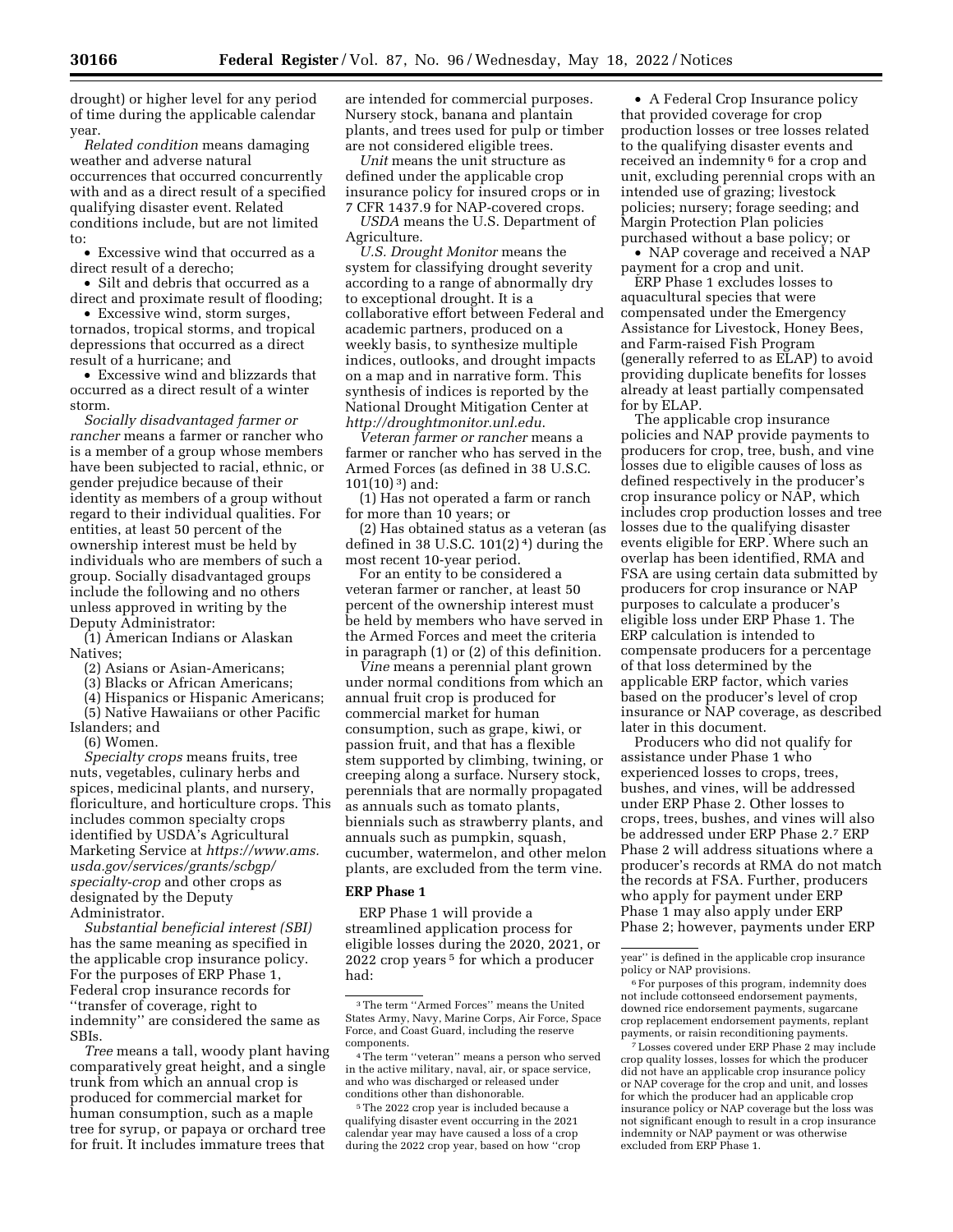(ECO), Margin Protection (MP), and Area Risk Protection Insurance (ARPI)

when data become available. For producers who received a crop insurance indemnity for eligible policies, the pre-filled application will include the producer's physical State and county codes, pay unit numbers, crops, and gross indemnities. While the majority of crop insurance policies may cover an eligible crop loss, a small number do not and are not eligible for ERP, including livestock policies and margin policies. Even if a policy is included in ERP Phase 1, the producer will need to certify that their payment under any such policy was in whole or in part due to a crop loss related to a qualifying disaster event. For producers who received a NAP payment, the prefilled applications will include the producer's administrative State and county codes, unit numbers, crops, pay groups, and gross NAP payments. FSA will also pre-fill the calculated ERP Phase 1 payment amounts, prior to any payment reductions.8 Producers cannot alter the data in these pre-filled items. If a producer believes that any information that has been pre-filled is incorrect, the producer should contact their crop insurance agent for insured crops or their FSA county office for NAP-covered crops.

Receipt of a pre-filled application form is not a confirmation that the producer is eligible to receive an ERP Phase 1 payment. In order to receive a payment, the producer must certify that their crop insurance indemnity or NAP payment on which the ERP Phase 1 payment will be based was due, in whole or in part, to a crop production loss or a loss of trees, bushes, or vines caused by a qualifying disaster event. Producers are responsible for reviewing the list of qualifying disaster events, and if a loss was due to drought, producers must also ensure that the county where the crop and unit was located meets the definition of ''qualifying drought.'' FSA will provide a factsheet and other materials to provide examples and more details on the qualifying disaster events to assist producers. In addition, producers must also certify that they will meet the requirement to purchase crop insurance or NAP coverage for the next 2 available crop years, as described later in this document.

The portion of the form for producers who had crop insurance will also list

the primary policy holder and all producers with an SBI who have a record established with FSA. If one or more producers with an SBI had a share in a crop, the primary policy holder must update the application to show the share in the crop for each of those producers in addition to the primary policy holder. If determined eligible, any payments will be issued to the primary policy holder and to any producers with an SBI who have a share in the crop according to their shares in the crop entered on the application. To receive a payment, each person or entity that is listed as having a share of the ERP Phase 1 payment for a crop and unit must sign the application and agree to purchase crop insurance or NAP coverage for that crop and unit, as described later in this document. If multiple crops and units are listed on an application, producers may agree to purchase crop insurance or NAP coverage for only some of the crops and units; an ERP Phase 1 payment will be issued only for those crops and units for which the producer agrees to meet that requirement.

Producers, including any producers with an SBI who have a share in a crop as indicted on the application, must also have the following forms on file with FSA by within 60 days of the ERP Phase 1 deadline announced by the Deputy Administrator to receive an ERP Phase 1 payment:

• Form AD–2047, Customer Data Worksheet;

• Form CCC–902, Farm Operating Plan for an individual or legal entity as provided in 7 CFR part 1400;

• Form CCC–901, Member Information for Legal Entities (if applicable); and

• A highly erodible land conservation (sometimes referred to as HELC) and wetland conservation certification as provided in 7 CFR part 12 (form AD– 1026 Highly Erodible Land Conservation (HELC) and Wetland Conservation (WC) Certification) for the producer and applicable affiliates.

Many producers, especially if they have participated in FSA programs recently, will already have these forms on file with FSA. Producers who are unsure of whether a form is on file may contact their local FSA service center. Contact information for service centers is available at *[https://www.farmers.gov/](https://www.farmers.gov/working-with-us/service-center-locator) [working-with-us/service-center-locator](https://www.farmers.gov/working-with-us/service-center-locator)*.

In addition to the forms listed above, certain producers will also need to submit the following forms to qualify for an increased payment rate or payment limitation, as described later in this document:

Phase 2 will take into account any amounts received for the crop and unit under ERP Phase 1. ERP Phase 2 provisions will be specified in a future **Federal Register** document.

## **Eligibility**

To be eligible for payment under ERP Phase 1, a producer must have suffered a crop, tree, bush, or vine loss that was caused, in whole or in part, by a qualifying disaster event. Because under certain policies the amount of loss due to a qualifying disaster event cannot be separated from the amount of loss caused by other eligible causes of loss as defined by the applicable crop insurance policy or NAP, the ERP Phase 1 payment will be based on the producer's loss as long as those losses are in whole or in part caused by a qualifying disaster event.

In addition, consistent with other FSA disaster assistance programs, a producer must be a:

(1) Citizen of the United States;

(2) Resident alien, which for purposes of ERP means ''lawful alien'' as defined in 7 CFR 1400.3;

(3) Partnership consisting of solely of citizens of the United States or resident aliens;

(4) Corporation, limited liability company, or other organizational structure organized under State law consisting solely of citizens of the United States or resident aliens; or

(5) Indian Tribe or Tribal

organization, as defined in section 4(b) of the Indian Self-Determination and Education Assistance Act (25 U.S.C. 5304).

Eligible crops include all crops for which crop insurance or NAP coverage was available, except for crops intended for grazing.

## **Application Process**

FSA and RMA will identify the producers who meet the criteria described above to apply for ERP Phase 1. For each of those producers, FSA will generate an FSA–520, Emergency Relief Program (ERP) Phase 1 Application, with certain items pre-filled with information already on file with USDA. A separate application form will be generated for each applicable program year. FSA expects to begin mailing application forms in May to producers who received crop insurance indemnities, and to begin mailing forms to producers who received NAP payments later in the summer. FSA will mail application forms for policy holders with 2021 crop year coverage under Stacked Income Protection (STAX), Supplemental Coverage Option (SCO), Enhanced Coverage Option

<sup>8</sup>Similar to other disaster programs administered by FSA, payment reductions will be made to account for payment limitation, lack of compliance with highly erodible land conservation and wetland conservation requirements, and prorating of payments to stay within available funding as discussed later in this document.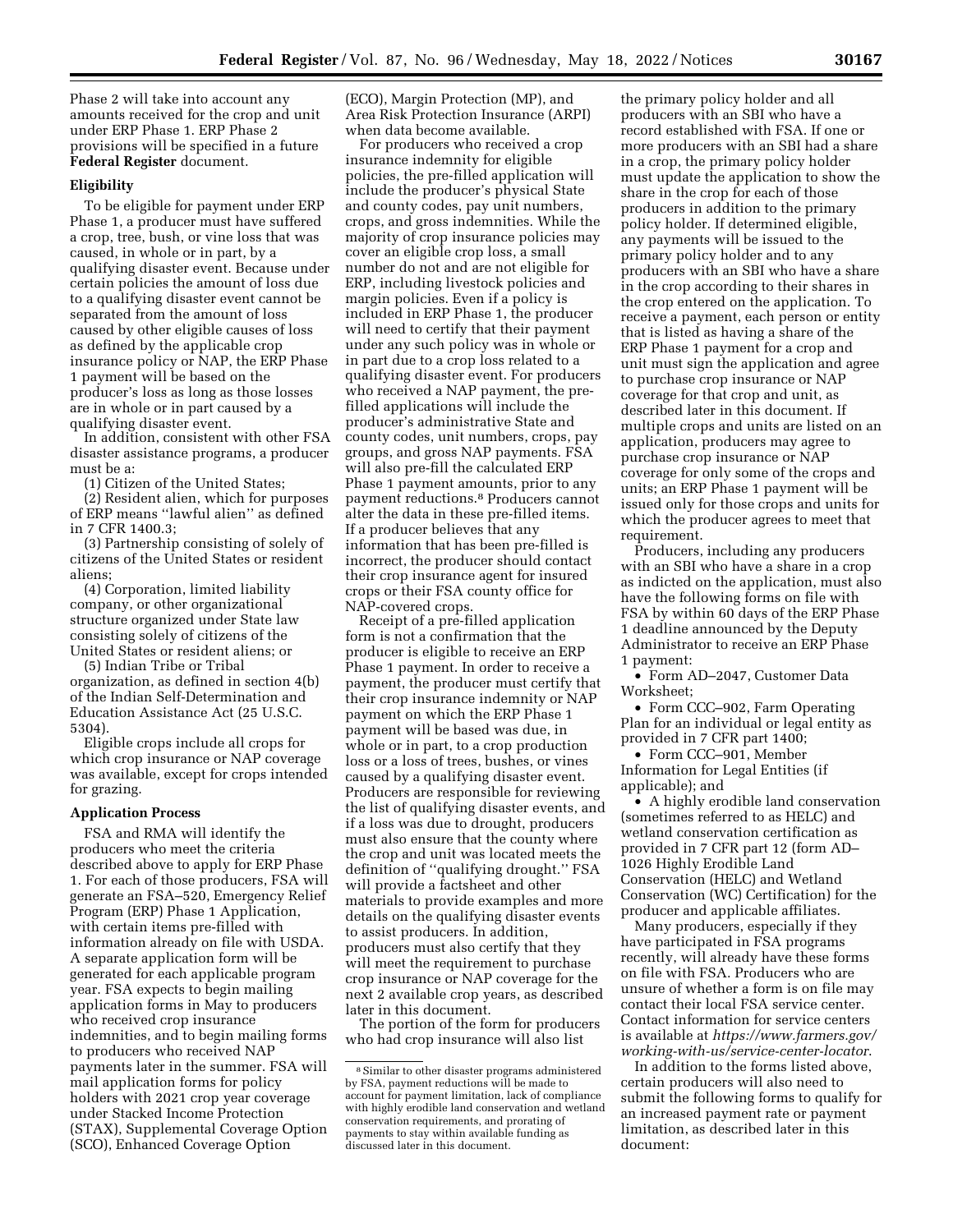• Form CCC–860, Socially Disadvantaged, Limited Resource, Beginning and Veteran Farmer or Rancher Certification, applicable for the program year or years for which the producer is applying for ERP; 9 or

• Form FSA–510, Request for an Exception to the \$125,000 Payment Limitation for Certain Programs, accompanied by a certification from a certified public accountant or attorney as to that person or legal entity's

certification, for a legal entity and all members of that entity, for each applicable program year.

FSA will continue to accept forms CCC–860 and FSA–510 from producers for the purpose of establishing eligibility for an increased payment rate or payment limitation until the deadline announced by FSA.

### **Payment Calculation**

RMA and FSA will calculate ERP Phase 1 payments based on the data on file with the agencies at the time of calculation. The ERP Phase 1 payment calculation for a crop and unit will depend on the type and level of coverage obtained by the producer. Each calculation will use an ERP factor based on the producer's level of crop insurance or NAP coverage, as specified in the following tables.

|                                | (percent) |
|--------------------------------|-----------|
| Crop Insurance Coverage Level: |           |
|                                | 75.O      |
|                                | 80.O      |
|                                | 82.5      |
|                                | 85.0      |
|                                | 87.5      |
|                                | 90.0      |
|                                | 92.5      |
|                                | 95.0      |
| NAP Coverage Level:            |           |
|                                | 75.0      |
|                                | 80.0      |
|                                | 85.0      |
|                                | 90.0      |
|                                | 95.0      |

When determining the ERP factors, analysis was conducted to ensure that payments do not exceed available funding and, in aggregate across all producers, do not exceed 90 percent of losses, as required by the Extending Government Funding and Delivering Emergency Assistance Act. The difference between the ERP payment factor for crop insurance and NAP is due to differences in the available coverage levels. Crop insurance is available at the catastrophic coverage level (50 percent production coverage of 55 percent of the price) and buy-up coverage levels (50 percent to 85 percent of the production for 100 percent of the price). NAP is limited by law to a maximum of 65 percent buy-up coverage. For both NAP and crop insurance, the ERP payment factor for the catastrophic and maximum buy-up levels are 75 percent and 95 percent respectively, with the ERP factors stairstepping for the buy-up options inbetween as shown in the tables above. The Extending Government Funding and Delivering Emergency Assistance Act provides that payments to producers who did not have crop

insurance or NAP coverage cannot exceed 70 percent of their loss; therefore, the lowest ERP factor for producers who had crop insurance or NAP is set at 75 percent. Payment limits and other reductions will reduce ERP payments, further lowering the percent of losses covered.

For crop insurance, RMA will use the producer's data that is already on file, which provides the necessary information to determine the producer's amount of loss. Crop insurance provides financial assistance for crop losses due to specified natural disasters and uses a producer's data to calculate a payment based on the type of crop insurance coverage elected by the producer. As previously discussed, ERP is intended to compensate producers for a percentage of their loss determined by the applicable ERP factor based on the level of crop insurance coverage purchased; therefore, RMA will calculate each producer's loss consistent with the loss procedures for the type of coverage purchased 10 but using the ERP factor. This calculated amount would then be adjusted by subtracting out the net crop insurance indemnity, which is

equal to the producer's gross crop insurance indemnity already received for those losses minus service fees and premiums.

For NAP-covered crops, FSA will use the producer's crop production or inventory data that is already on file, which provides the necessary information to determine the producer's amount of loss. NAP provides financial assistance for crop losses due to specified natural disasters and uses a producer's crop production or inventory data to calculate a payment based on the level of NAP coverage elected by the producer. As previously discussed, ERP is intended to compensate producers for a percentage of loss determined by the applicable ERP factor based on their NAP coverage level; therefore, FSA will perform a calculation that is consistent with the NAP payment calculation for the crop and unit, as provided in 7 CFR part 1437, but using the ERP factor in the table above applicable to the producer's NAP coverage level as the applicable guarantee in those calculations. For example, the guarantee for a producer that had purchased 60 percent NAP coverage would be

<sup>9</sup>A producer who has filed form CCC–860 certifying their status as a socially disadvantaged, beginning, or veteran farmer or rancher for a prior program year is not required to submit a subsequent certification of their status for a later program year because a producer's status as socially disadvantaged would not change in different years,

and their certification as a beginning or veteran farmer or rancher includes the relevant date needed to determine for what programs years the status would apply. Because a producer's status as a limited resource farmer or rancher may change annually depending on the producer's direct and indirect gross farm sales, those producers must

submit form CCC–860 for each applicable program year.

<sup>10</sup>For example, ERP for Area Risk Protection Insurance (ARPI) and STAX is based on area-wide (for example, county) production losses.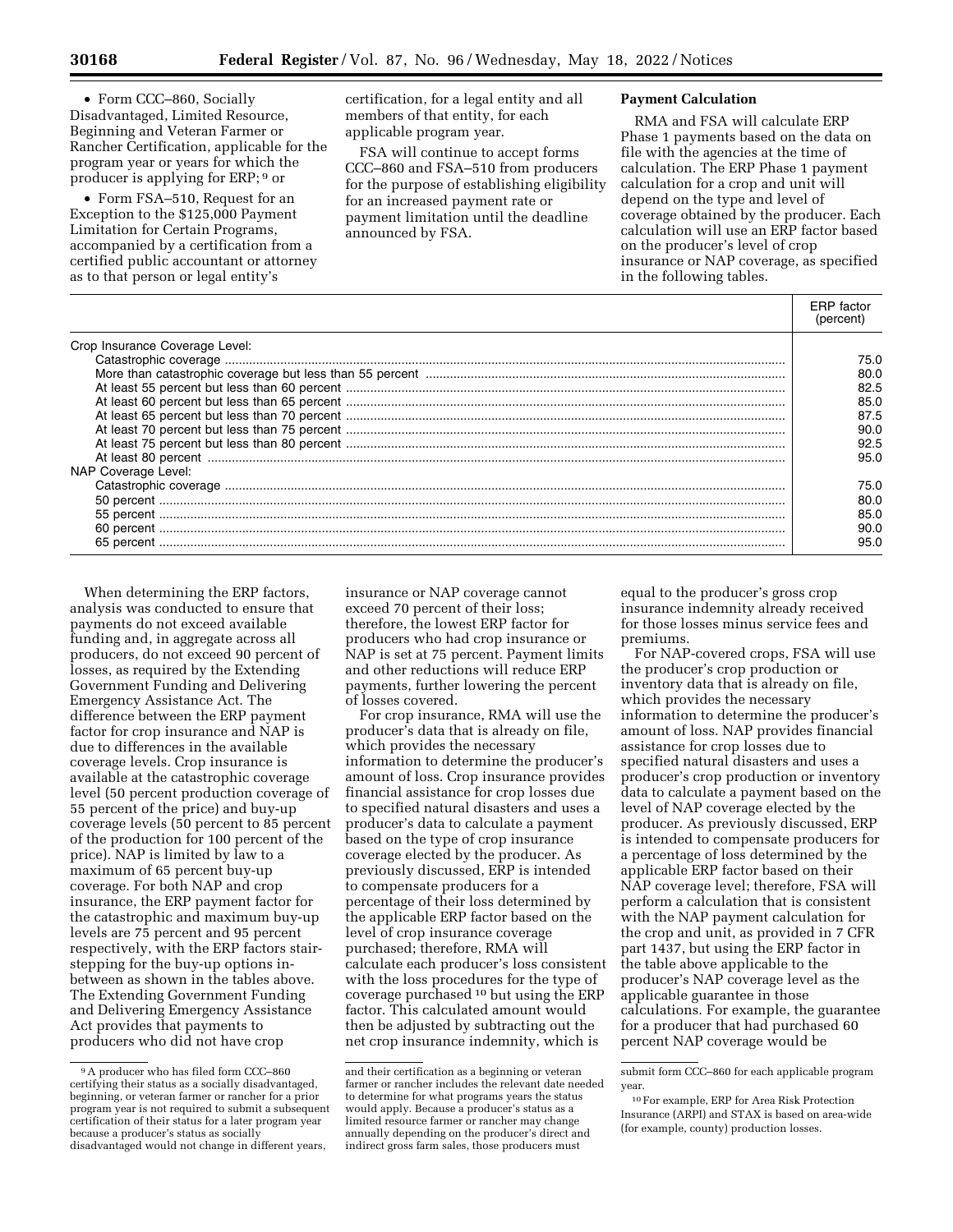adjusted and recalculated based on a 90 percent ERP factor. The calculated amount using the ERP factor would then be adjusted by subtracting the net NAP calculated payment, which is equal to the producer's gross NAP payment already received by the producer minus service fees and premiums.11 For NAP, actual value equals the dollar value of the crop and unit at the time of loss as determined by USDA. For example, a producer had a crop that had a value of \$150,000 and a 50 percent loss, resulting in a loss of \$75,000. They had a NAP coverage level of 60 percent, so their NAP guarantee was \$90,000. Their NAP guarantee of \$90,000 minus the \$75,000 value of the crop that was not lost is equal to a net NAP calculated payment of \$15,000. The new ERP guarantee based on the ERP factor of 90 percent is calculated to be \$135,000. The ERP guarantee of \$135,000 minus the \$75,000 value of the crop that was not lost is equal to \$60,000, which is reduced by the net NAP calculated payment amount of \$15,000, resulting in a calculated ERP Phase 1 payment of \$45,000.

Similar to other FSA disaster assistance programs like ELAP and other recent ad hoc disaster programs, historically underserved farmers and ranchers will receive an increase to their ERP Phase 1 payment that is equal to 15 percent of the amount calculated as described above. For example, if a historically underserved farmer or rancher's calculated amount is \$1,000, their ERP Phase 1 payment will be \$1,150. To qualify for the increased payment amount, a historically underserved farmer or rancher must have certified their status on form CCC– 860, Socially Disadvantaged, Limited Resource, Beginning and Veteran Farmer or Rancher Certification. FSA will issue ERP Phase 1 payments as applications are processed and approved. If a producer files form CCC– 860 after their ERP Phase 1 payment is issued but before the deadline to be announced by FSA, FSA will process the form CCC–860 and issue the additional payment amount.

A total of \$10 billion was allocated to certain disaster relief programs. Congress allocated \$750 million for livestock assistance, with the first phase of the Emergency Livestock Relief Program (ELRP) already paying over \$560 million. ERP Phase 1 payments for crops covered by crop insurance will be

prorated by 75 percent to ensure that total ERP payments, including payments under ERP Phase 2, do not exceed the available funding. ERP Phase 1 payments for NAP-covered crops will not be prorated due to the significantly smaller NAP portfolio that by its nature only covers smaller acreages and specialty crops that are not covered by crop insurance.

## **Payment Limitation**

The payment limitation for ERP Phase 1 is determined by the person's or legal entity's average adjusted gross farm income (income from activities related to farming, ranching, or forestry). Specifically, a person or legal entity, other than a joint venture or general partnership, cannot receive, directly or indirectly, more than \$125,000 in payments for specialty crops and \$125,000 in payment for all other crops under ERP (for Phase 1 and Phase 2 combined) for a program year if their average adjusted gross farm income is less than 75 percent of their average AGI the three taxable years preceding the most immediately preceding complete tax year. If at least 75 percent of the person or legal entity's average AGI is derived from farming, ranching, or forestry related activities and the participant provides the required certification and documentation, as discussed below, the person or legal entity, other than a joint venture or general partnership, is eligible to receive, directly or indirectly, up to:

• \$900,000 for each program year for specialty crops; 12 and

• \$250,000 for each program year for all other crops.

The relevant tax years for establishing a producer's AGI and percentage derived from farming, ranching, or forestry related activities are:

• 2016, 2017, and 2018 for program year 2020;

• 2017, 2018, and 2019 for program year 2021; and

• 2018, 2019, and 2020 for program year 2022.

To receive more than \$125,000 in ERP payments for a program year, producers must submit form FSA–510, accompanied by a certification from a certified public accountant or attorney

as to that person or legal entity's certification. If a producer requesting the increased payment limitation is a legal entity, all members of that entity must also complete form FSA–510 and provide the required certification according to the direct attribution provisions in 7 CFR 1400.105, ''Attribution of Payments.'' If a legal entity would be eligible for the increased payment limitation based on the legal entity's average AGI from farming, ranching, or forestry related activities but a member of that legal entity either does not complete a form FSA–510 and provide the required certification or is not eligible for the increased payment limitation, the payment to the legal entity will be reduced for the limitation applicable to the share of the ERP Phase 1 payment attributed to that member. FSA will issue ERP Phase 1 payments as applications are processed and approved. If a producer files form FSA– 510 and the accompanying certification after their ERP Phase 1 payment is issued but before the deadline announced by FSA, FSA will process the form FSA–510 and issue the additional payment amount.

A payment made to a legal entity will be attributed to those members who have a direct or indirect ownership interest in the legal entity, unless the payment of the legal entity has been reduced by the proportionate ownership interest of the member due to that member's ineligibility.

Attribution of payments made to legal entities will be tracked through four levels of ownership in legal entities as follows:

• First level of ownership—any payment made to a legal entity that is owned in whole or in part by a person will be attributed to the person in an amount that represents the direct ownership interest in the first level or payment legal entity; 13

• Second level of ownership—any payment made to a first-level legal entity that is owned in whole or in part by another legal entity (referred to as a second-level legal entity) will be attributed to the second-level legal entity in proportion to the ownership of

<sup>&</sup>lt;sup>11</sup>The gross NAP payment is the amount calculated according to 7 CFR part 1437, prior to any payment reductions for reasons including, but not limited to, sequestration, payment limitation, and the applicant or member of an applicant that is an entity exceeding the average AGI limitation.

 $^{\rm 12}$  The Extending Government Funding and Delivering Emergency Assistance Act provides that in the case of specialty crops or high value crops, as determined by the Secretary, the Secretary shall impose payment limitations consistent with 7 CFR 760.1507(a)(2), which specified that a producer could receive up to \$900,000 if not less than 75 percent of the average adjusted gross income of the person or legal entity was average adjusted gross farm income. USDA is continuing to evaluate how to define ''high value crops'' and will address those crops during ERP Phase 2.

<sup>13</sup>The ''first level or payment legal entity'' means that the payment entity will have a reduction applied, and if the payment entity happens to be a joint venture, that reduction is applied to the first level, or highest level, for payments. The ''first level or payment legal entity'' is the highest level of ownership of the applicant to whom payments can be attributed or limited. If the applicant is a business type that does not have a limitation or attribution, the reduction is applied to the first level, but if the business type can have the reduction applied directly to it, then the limitation applies.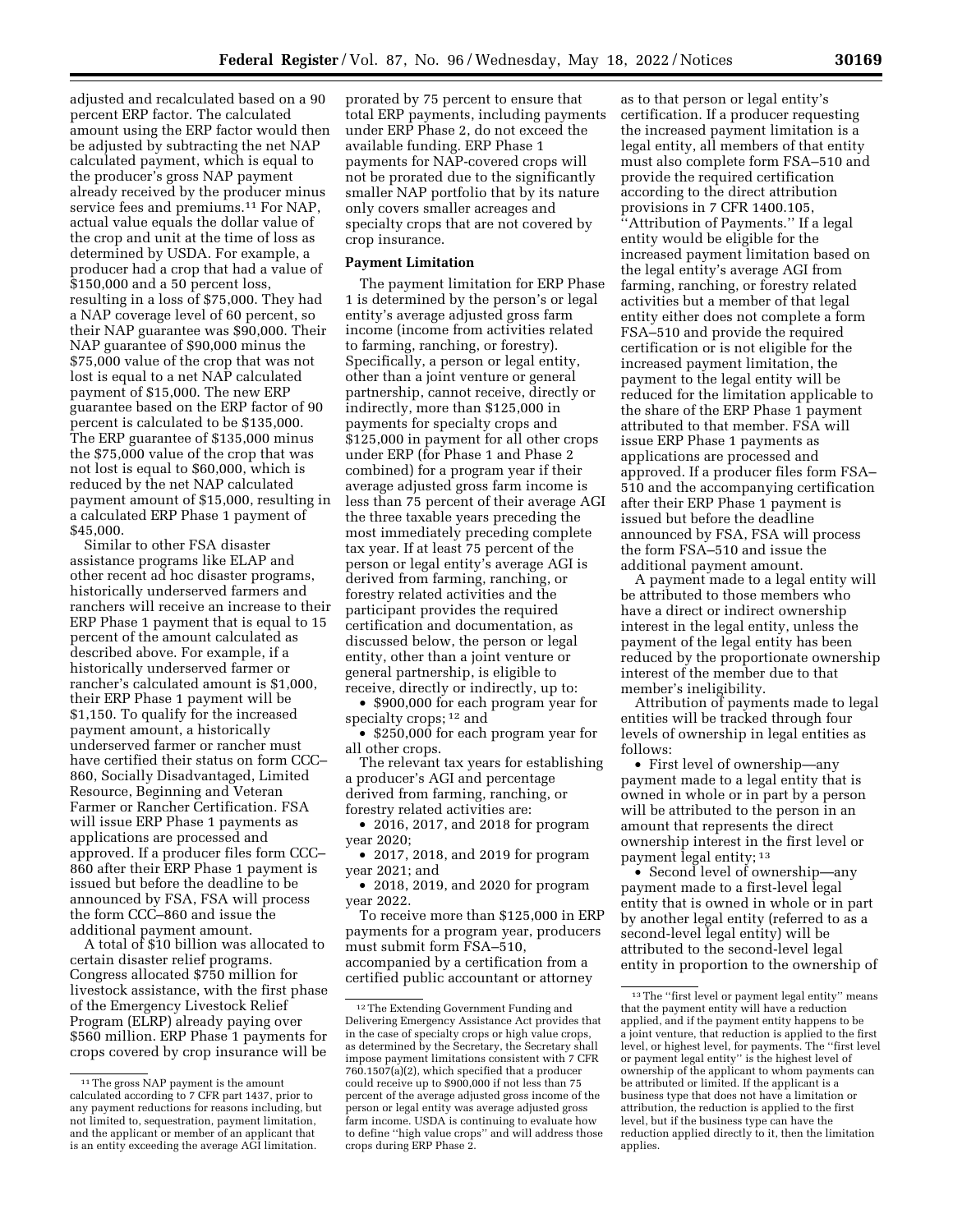the second-level legal entity in the firstlevel legal entity; if the second-level legal entity is owned in whole or in part by a person, the amount of the payment made to the first-level legal entity will be attributed to the person in the amount that represents the indirect ownership in the first-level legal entity by the person;

• Third and fourth levels of ownership—except as provided in the second level of ownership bullet above and in the fourth level of ownership bullet below, any payments made to a legal entity at the third and fourth levels of ownership will be attributed in the same manner as specified in the second level of ownership bullet above; and

• Fourth-level of ownership—if the fourth level of ownership is that of a legal entity and not that of a person, a reduction in payment will be applied to the first-level or payment legal entity in the amount that represents the indirect ownership in the first level or payment legal entity by the fourth-level legal entity.

Payments made directly or indirectly to a person who is a minor child will not be combined with the earnings of the minor's parent or legal guardian.

A producer that is a legal entity must provide the names, addresses, ownership share, and valid taxpayer identification numbers of the members holding an ownership interest in the legal entity. Payments to a legal entity will be reduced in proportion to a member's ownership share when a valid taxpayer identification number for a person or legal entity that holds a direct or indirect ownership interest, at the first through fourth levels of ownership in the business structure, is not provided to FSA.

If an individual or legal entity is not eligible to receive ERP Phase 1 payments due to the individual or legal entity failing to satisfy payment eligibility provisions, the payment made either directly or indirectly to the individual or legal entity will be reduced to zero. The amount of the reduction for the direct payment to the producer will be commensurate with the direct or indirect ownership interest of the ineligible individual or ineligible legal entity. Like other programs administered by FSA, payments made to an Indian Tribe or Tribal organization, as defined in section 4(b) of the Indian Self-Determination and Education Assistance Act (25 U.S.C. 5304), will not be subject to payment limitation.

## **Requirement To Purchase Crop Insurance or NAP Coverage**

All producers who receive ERP Phase 1 payments, including those receiving a

payment based on tree, bush, or vine crop insurance policies, are statutorily required to purchase crop insurance, or NAP coverage where crop insurance is not available, for the next 2 available crop years, as determined by the Secretary. Participants must obtain crop insurance or NAP, as may be applicable:

• At a coverage level equal to or greater than 60 percent for insurable crops; or

• At the catastrophic level or higher for NAP crops.

Availability will be determined from the date a producer receives an ERP payment, and may vary depending on the timing and availability of crop insurance or NAP for a producer's particular crops. The final crop year to purchase crop insurance or NAP coverage to meet the second year of coverage for this requirement is the 2026 crop year.

In situations where crop insurance is unavailable for a crop, an ERP participant must obtain NAP coverage. Section 1001D of the Food Security Act of 1985 (1985 Farm Bill) provides that a person or entity with an AGI in amount greater than \$900,000 is not eligible to participate in NAP; however, producers with an AGI greater than \$900,000 are eligible for ERP. To reconcile this restriction in the 1985 Farm Bill and the requirement to obtain NAP or crop insurance coverage, ERP participants may meet the purchase requirement by purchasing Whole-Farm Revenue Protection (WFRP) crop insurance coverage, if eligible, or they may pay the applicable NAP service fee despite their ineligibility for a NAP payment. In other words, the service fee must be paid even though no NAP payment may be made because the AGI of the person or entity exceeds the 1985 Farm Bill limitation. The crop insurance and NAP coverage requirements are specific to the crop and county (which is the county where the crop is physically located for insured crops and the administrative county for NAPcovered crops) for which ERP Phase 1 payments are paid. This means that a producer is required to purchase crop insurance or NAP coverage for the crop in the county for which the producer was issued an ERP Phase 1 payment. Producers who receive an ERP Phase 1 payment that was calculated based on an indemnity under a Pasture, Rangeland, and Forage (PRF); Annual Forage; or WFRP policy must purchase the same type of policy or a combination of individual policies for the crops that had covered losses under ERP to meet the linkage requirement. Producers who receive a payment on a crop in a county and who have the crop

or crop acreage in subsequent years, as provided in this document, and who fail to obtain the 2 years of crop insurance or NAP coverage required as specified in this document must refund all ERP Phase 1 payments for that crop in that county with interest from the date of disbursement. Producers who were paid under ERP Phase 1 for a crop in a county, but do not plant that crop in that county in a year for which this requirement applies, are not subject to the crop insurance or NAP purchase requirement for that year.

#### **Provisions Requiring Refund to FSA**

In the event that any ERP Phase 1 payment resulted from erroneous information reported by the producer or if the producer's data are updated after RMA or FSA calculate a producer's ERP Phase 1 payment, the ERP Phase 1 payment will be recalculated and the producer must refund any excess payment to FSA, including interest to be calculated from the date of the disbursement to the producer. If FSA determines that the producer intentionally misrepresented information used to determine the producer's ERP Phase 1 payment amount, the application will be disapproved and the producer must refund the full payment to FSA with interest from the date of disbursement. All persons with a financial interest in a legal entity receiving payments are jointly and severally liable for any refund, including related charges, which is determined to be due to FSA for any reason. Any required refunds must be resolved in accordance with debt settlement regulations in 7 CFR part 3.

#### **General Provisions**

Applicable general eligibility requirements, including recordkeeping requirements and required compliance with HELC and Wetland Conservation provisions, are similar to those for the previous ad hoc crop disaster programs and current permanent disaster programs.

General requirements that apply to other FSA-administered commodity programs also apply to ERP, including compliance with the provisions of 7 CFR part 12, ''Highly Erodible Land and Wetland Conservation,'' and the provisions of 7 CFR 718.6, which address ineligibility for benefits for offenses involving controlled substances. Appeal regulations in 7 CFR parts 11 and 780 and equitable relief and finality provisions in 7 CFR part 718, subpart D, apply to determinations under ERP. As described above, ERP Phase 1 payments are calculated using data on file with RMA and FSA at the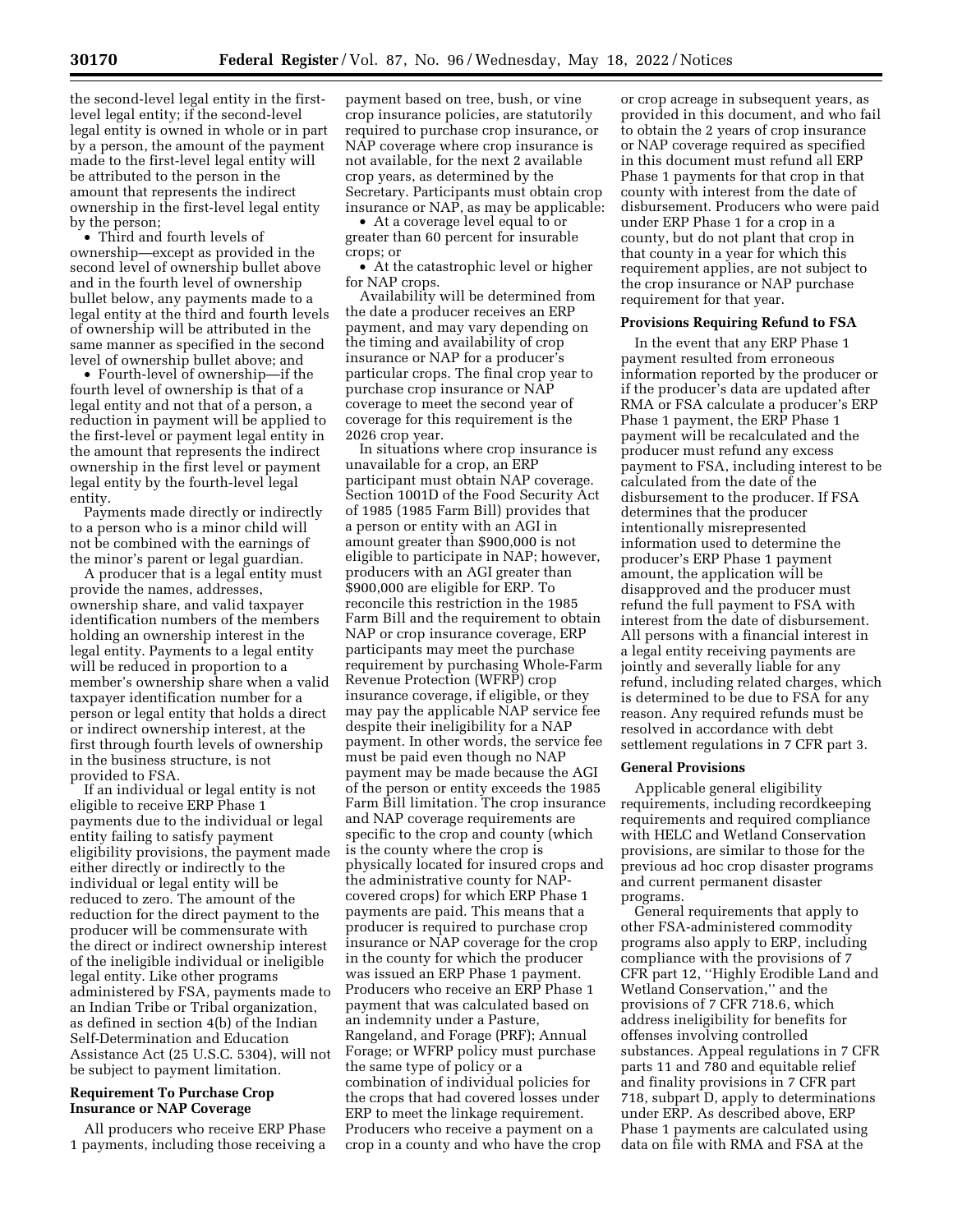time of calculation. Producers who receive an ERP Phase 1 application and disagree with the calculated payment amount or data used in the calculation may apply for ERP Phase 2, which will allow them to provide their data to FSA through a traditional application process.

Participants are required to retain documentation in support of their application for 3 years after the date of approval. All information provided to FSA for program eligibility and payment calculation purposes, including certification that a producer suffered a loss due to a qualifying disaster event, is subject to spot check. Participants receiving ERP Phase 1 payments or any other person who furnishes such information to USDA must permit authorized representatives of USDA or the Government Accountability Office, during regular business hours, to enter the agricultural operation and to inspect, examine, and to allow representatives to make copies of books, records, or other items for the purpose of confirming the accuracy of the information provided by the participant.

Applicants have a right to a decision in response to their application. If an applicant files a late ERP Phase 1 application, the application is subject to the following conditions:

• A late ERP application will be considered a request to waive the deadline.

• Requests to waive or modify program provisions are at the discretion of the Deputy Administrator. The Deputy Administrator has the authority to waive or modify application deadlines and other requirements or program provisions not specified in law in cases where the Deputy Administrator determines it is (1) equitable to do so and (2) where the lateness or failure to meet such other requirements or program provisions do not adversely affect the operation of ERP.

• Applicants who request to waive or modify ERP provisions do not have a right to a decision on those requests.

• The Deputy Administrator's refusal to exercise discretion on requests to waive or modify ERP provisions will not be considered an adverse decision and is, by itself, not appealable.

Any payment under ERP will be made without regard to questions of title under State law and without regard to any claim or lien. The regulations governing offsets in 7 CFR part 3 apply to ERP payments.

If any person who would otherwise be eligible to receive a payment dies before the payment is received, payment may be released as specified in 7 CFR 707.3.

Similarly, if any person or legal entity who would otherwise have been eligible to apply for a payment dies or is dissolved, respectively, before the payment is applied for, payment may be released in accordance with this document if a timely application is filed by an authorized representative. Proof of authority to sign for the deceased producer or dissolved entity must be provided. If a participant is now a dissolved general partnership or joint venture, all members of the general partnership or joint venture at the time of dissolution or their duly authorized representatives must sign the application for payment. Eligibility of such participant will be determined, as it is for other participants, based upon ownership share and risk in producing the crop.

In either applying for or participating in ERP, or both, the producer is subject to laws against perjury (including, but not limited to, 18 U.S.C. 1621). If the producer willfully makes and represents as true any verbal or written declaration, certification, statement, or verification that the producer knows or believes not to be true, in the course of either applying for or participating in ERP, or both, then the producer may be found to be guilty of perjury. Except as otherwise provided by law, if guilty of perjury the applicant may be fined, imprisoned for not more than 5 years, or both, regardless of whether the producer makes such verbal or written declaration, certification, statement, or verification within or outside the United States.

For the purposes of the effect of a lien on eligibility for Federal programs (28 U.S.C. 3201(e)), USDA waives the restriction on receipt of funds under ERP but only as to beneficiaries who, as a condition of the waiver, agree to apply the ERP payments to reduce the amount of the judgment lien.

In addition to any other Federal laws that apply to ERP, the following laws apply: 15 U.S.C. 714; and 18 U.S.C. 286, 287, 371, and 1001.

## **Paperwork Reduction Act Requirements**

In compliance with the Paperwork Reduction Act of 1995 (44 U.S.C. chapter 35), FSA is requesting comments from interested individuals and organizations on the information collection request associated with ERP. After the 60-day period ends, the information collection request will be submitted to the Office of Management and Budget (OMB) for a 3-year approval to cover ERP information collection. To start the ERP information collection approval, prior to publishing this notice,

FSA received emergency approval from OMB for 6 months. The emergency approval covers ERP information collection activities.

#### *Title:* ERP.

*OMB Control Number:* 0560–0309. *Type of Request:* New Collection.

*Abstract:* FSA will make payments to eligible producers who suffered losses to crops, trees, bushes, and vines due to wildfires, hurricanes, floods, derechos, excessive heat, winter storms, freeze (including a polar vortex), smoke exposure, excessive moisture, qualifying drought, and related conditions occurring in calendar years 2020 and 2021. This request includes both ERP Phase 1, which uses a streamlined application process for producers whose data is already on file with FSA or RMA, and ERP Phase 2, which will use a traditional application process during which producers will provide the information required to calculate a payment.

For the following estimated total annual burden on respondents, the formula used to calculate the total burden hour is the estimated average time per response multiplied by the estimated total annual responses. The estimated average time per response is rounded to 3 decimal places instead of showing all 7 decimal places, so the calculation based on the numbers shown below is not exact.

*Estimate of Respondent Burden:*  Public reporting burden for this information collection is estimated to average 0.176 hours per response to include the time for reviewing instructions, searching for information, gathering and maintaining the data, and completing and reviewing the collection of information.

*Type of Respondents:* Individuals or households, businesses or other for profit farms.

*Estimated Annual Number of Respondents:* 505,000.

*Estimated Number of Reponses per Respondent:* 1.

*Estimated Total Annual Responses:*  505,000.

*Estimated Average Time per* 

*Response:* 0.176 hours.

*Estimated Total Annual Burden on Respondents:* 88,650.

We are requesting comments on all aspects of this information collection to help us to:

(1) Evaluate whether the collection of information is necessary for the proper performance of the functions of the FSA, including whether the information will have practical utility;

(2) Evaluate the accuracy of the FSA's estimate of burden including the